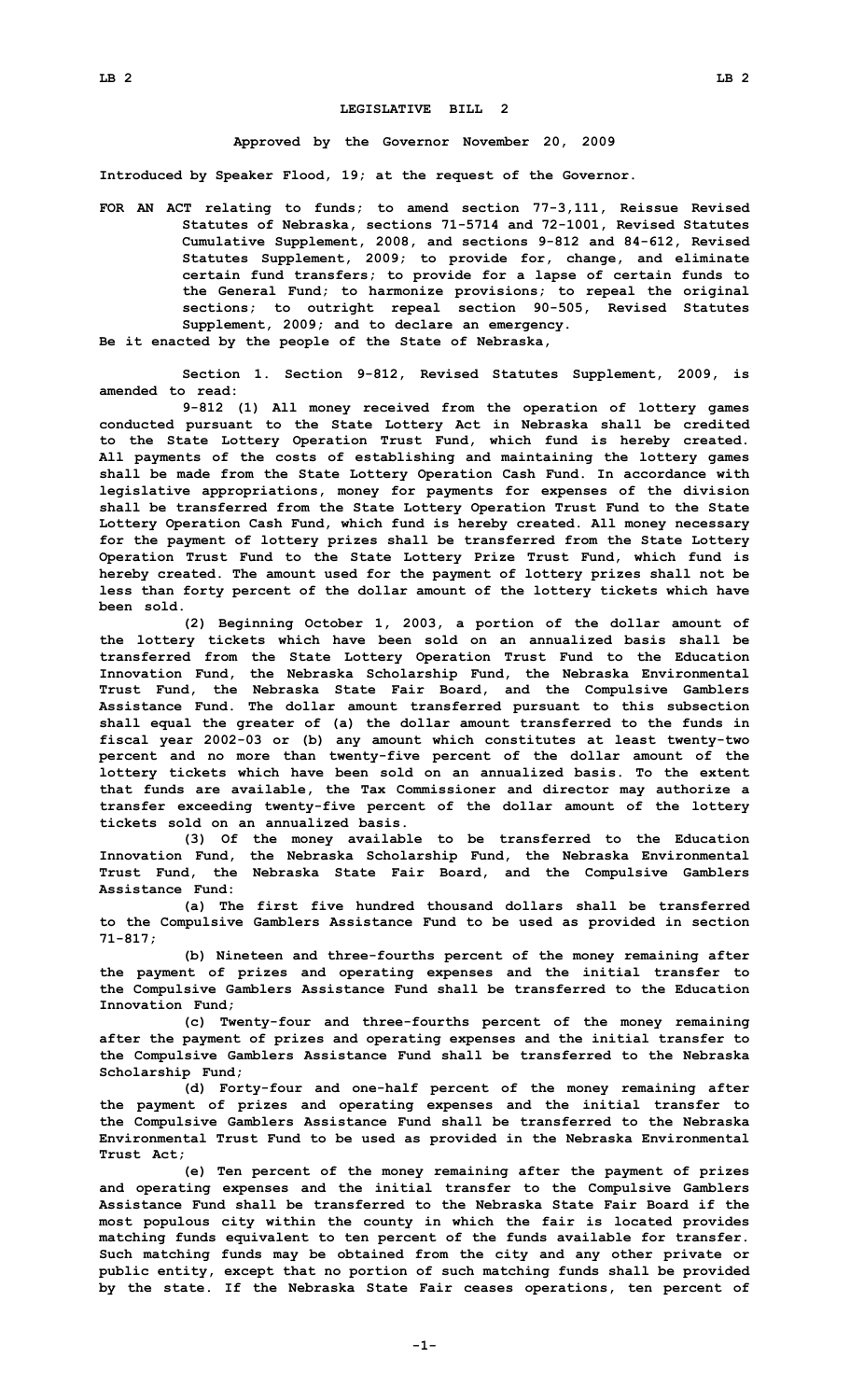**the money remaining after the payment of prizes and operating expenses and the initial transfer to the Compulsive Gamblers Assistance Fund shall be transferred to the General Fund; and**

**(f) One percent of the money remaining after the payment of prizes and operating expenses and the initial transfer to the Compulsive Gamblers Assistance Fund shall be transferred to the Compulsive Gamblers Assistance Fund to be used as provided in section 71-817.**

**(4)(a) The Education Innovation Fund is created. At least seventy-five percent of the lottery proceeds allocated to the Education Innovation Fund shall be available for disbursement.**

**(b) For fiscal year 2005-06, the Education Innovation Fund shall be allocated as follows: The first one million dollars shall be transferred to the School District Reorganization Fund, and the remaining amount shall be allocated to the General Fund after operating expenses for the Excellence in Education Council are deducted.**

**(c) For fiscal year 2006-07, the Education Innovation Fund shall be allocated as follows: The first two hundred fifty thousand dollars shall be transferred to the Attracting Excellence to Teaching Program Cash Fund to fund the Attracting Excellence to Teaching Program Act, the next one million dollars shall be transferred to the School District Reorganization Fund, and the amount remaining in the Education Innovation Fund shall be allocated, after administrative expenses, for distance education equipment and incentives pursuant to sections 79-1336 and 79-1337.**

**(d) For fiscal year 2007-08, the Education Innovation Fund shall be allocated as follows: The first five hundred thousand dollars shall be transferred to the Attracting Excellence to Teaching Program Cash Fund to fund the Attracting Excellence to Teaching Program Act, and the amount remaining in the Education Innovation Fund shall be allocated, after administrative expenses, for distance education equipment and incentives pursuant to sections 79-1336 and 79-1337.**

**(e) For fiscal year 2008-09, the Education Innovation Fund shall be allocated as follows: The first seven hundred fifty thousand dollars shall be transferred to the Attracting Excellence to Teaching Program Cash Fund to fund the Attracting Excellence to Teaching Program Act, and the amount remaining in the Education Innovation Fund shall be allocated, after administrative expenses, for distance education equipment and incentives pursuant to sections 79-1336 and 79-1337.**

**(f) For fiscal year 2009-10, the Education Innovation Fund shall be allocated as follows: Any amounts transferred to the Education Innovation Fund from the School District Reorganization Fund shall be returned to the School District Reorganization Fund first, the next one million dollars shall be transferred to the Excellence in Teaching Cash Fund to fund the Excellence in Teaching Act, and the amount remaining in the Education Innovation Fund shall be allocated, after administrative expenses, for distance education equipment and incentives pursuant to sections 79-1336 and 79-1337.**

**(g) For fiscal years 2010-11 through 2015-16, the Education Innovation Fund shall be allocated as follows: The first one million dollars shall be transferred to the Excellence in Teaching Cash Fund to fund the Excellence in Teaching Act, and the amount remaining in the Education Innovation Fund shall be allocated, after administrative expenses, for distance education equipment and incentives pursuant to sections 79-1336 and 79-1337.**

**(h) For fiscal year 2016-17 and each fiscal year thereafter, the Education Innovation Fund shall be allocated, after administrative expenses, for education purposes as provided by the Legislature.**

**(i) The State Treasurer shall transfer ten million dollars from the Education Innovation Fund to the University Cash Fund on or before December 31, 2009, as directed by the budget administrator of the budget division of the Department of Administrative Services.**

**(5) Any money in the State Lottery Operation Trust Fund, the State Lottery Operation Cash Fund, the State Lottery Prize Trust Fund, or the Education Innovation Fund available for investment shall be invested by the state investment officer pursuant to the Nebraska Capital Expansion Act and the Nebraska State Funds Investment Act.**

**(6) Unclaimed prize money on <sup>a</sup> winning lottery ticket shall be retained for <sup>a</sup> period of time prescribed by rules and regulations. If no claim is made within such period, the prize money shall be used at the discretion of the Tax Commissioner for any of the purposes prescribed in this section.**

**Sec. 2. Section 71-5714, Revised Statutes Cumulative Supplement, 2008, is amended to read:**

**71-5714 The Tobacco Prevention and Control Cash Fund is created. The fund shall be used for <sup>a</sup> comprehensive statewide tobacco-related public health**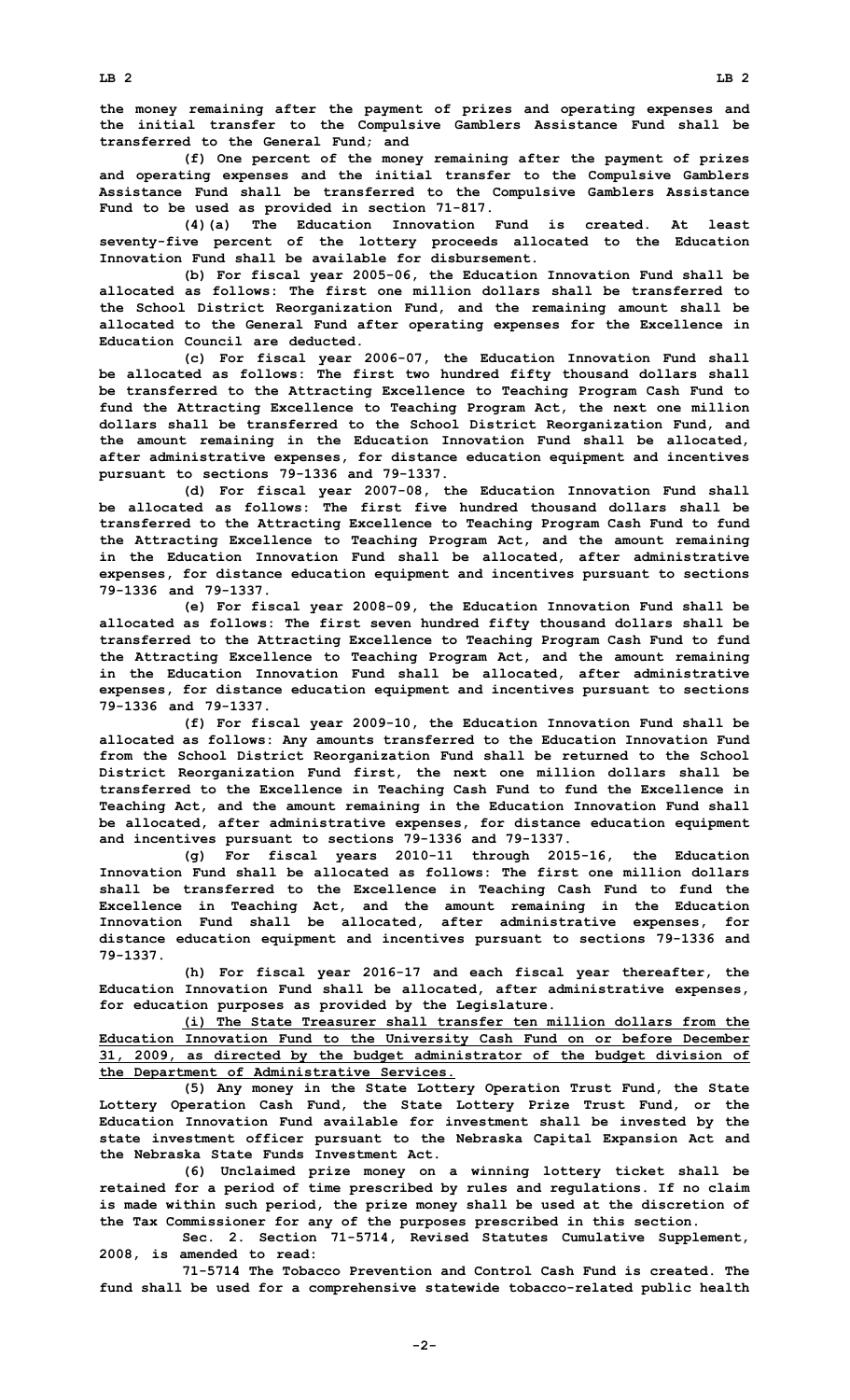**program administered by the Department of Health and Human Services which includes, but is not limited to (1) community programs to reduce tobacco use, (2) chronic disease programs, (3) school programs, (4) statewide programs, (5) enforcement, (6) counter marketing, (7) cessation programs, (8) surveillance and evaluation, and (9) administration. Any money in the Tobacco Prevention and Control Cash Fund available for investment shall be invested by the state investment officer pursuant to the Nebraska Capital Expansion Act and the Nebraska State Funds Investment Act.**

**The State Treasurer shall transfer, on or before June 30, 2010, as directed by the budget administrator of the budget division of the Department of Administrative Services, one million three hundred thousand dollars from the Tobacco Prevention and Control Cash Fund to the Health and Human Services Cash Fund.**

**Sec. 3. Section 72-1001, Revised Statutes Cumulative Supplement, 2008, is amended to read:**

**72-1001 The Nebraska Capital Construction Fund is created. The fund shall consist of revenue and transfers credited to the fund as authorized by law. Money shall be appropriated from the fund to state agencies for making payments on projects as determined by the Legislature, including, but not limited to, purchases of land, structural improvements to land, acquisition of buildings, construction of buildings, including architectural and engineering costs, replacement of or major repairs to structural improvements to land or buildings, additions to existing structures, remodeling of buildings, and acquisition of equipment and furnishings of new or remodeled buildings. The fund shall be administered by the State Treasurer as <sup>a</sup> multiple-agency-use fund and appropriated to state agencies as determined by the Legislature. Any money in the fund available for investment shall be invested by the state investment officer pursuant to the Nebraska Capital Expansion Act and the Nebraska State Funds Investment Act.**

**The State Treasurer shall transfer four million five hundred seventy-four thousand four hundred sixty-six dollars from the Nebraska Capital Construction Fund to the General Fund on or before June 30, 2010, on such date as directed by the budget administrator of the budget division of the Department of Administrative Services.**

**Sec. 4. Section 77-3,111, Reissue Revised Statutes of Nebraska, is amended to read:**

**77-3,111 There is hereby created <sup>a</sup> fund to be known as the Miscellaneous Services Revolving Fund to which shall be credited all money received by the Department of Revenue for services performed and billed to other agencies or persons. All reimbursements to the department for such services shall be credited to the fund and expenditures therefrom shall be made only when such funds are available. The Department of Revenue shall only bill for the actual amount expended in performing such services.**

**Any money in the fund shall be administered by the Department of Revenue, and any money in the fund available for investment shall be invested by the state investment officer pursuant to the Nebraska Capital Expansion Act and the Nebraska State Funds Investment Act.**

**The entire amount in the Miscellaneous Services Revolving Fund shall lapse to the General Fund on December 15, 2009.**

**Sec. 5. The State Treasurer shall transfer \$214,008 from the Agricultural Alcohol Fuel Tax Fund to the Ethanol Production Incentive Cash Fund on or before June 30, 2010, on such date as directed by the budget administrator of the budget division of the Department of Administrative Services, pursuant to section 66-1334.**

**Sec. 6. The State Treasurer shall transfer \$28,016 from the Agricultural Alcohol Fuel Tax Fund to the Ethanol Production Incentive Cash Fund on or before June 30, 2011, on such date as directed by the budget administrator of the budget division of the Department of Administrative Services, pursuant to section 66-1334.**

**Sec. 7. Section 84-612, Revised Statutes Supplement, 2009, is amended to read:**

**84-612 (1) There is hereby created within the state treasury <sup>a</sup> fund known as the Cash Reserve Fund which shall be under the direction of the State Treasurer. The fund shall only be used pursuant to this section.**

**(2) The State Treasurer shall transfer funds from the Cash Reserve Fund to the General Fund upon certification by the Director of Administrative Services that the current cash balance in the General Fund is inadequate to meet current obligations. Such certification shall include the dollar amount to be transferred. Any transfers made pursuant to this subsection shall be reversed upon notification by the Director of Administrative Services that sufficient funds are available.**

**(3) The State Treasurer, at the direction of the budget**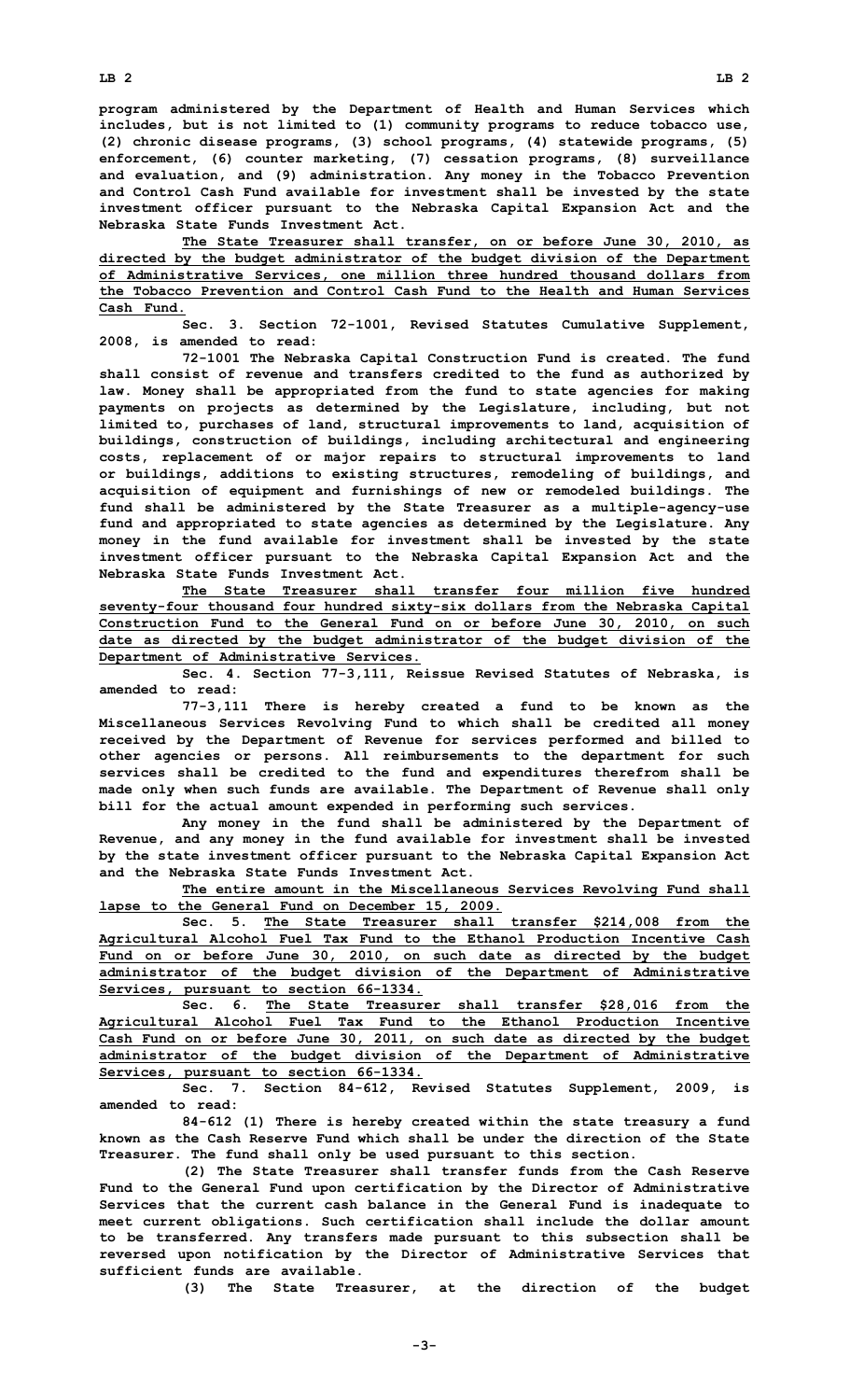**administrator of the budget division of the Department of Administrative Services, shall transfer such amounts not to exceed seven million seven hundred fifty-three thousand two hundred sixty-three dollars in total from the Cash Reserve Fund to the Nebraska Capital Construction Fund between July 1, 2003, and June 30, 2007.**

**(4) The State Treasurer, at the direction of the budget administrator, shall transfer an amount equal to the total amount transferred pursuant to subsection (3) of this section from the General Fund to the Cash Reserve Fund on or before June 30, 2008.**

**(5) In addition to receiving transfers from other funds, the Cash Reserve Fund shall receive federal funds received by the State of Nebraska for undesignated general government purposes, federal revenue sharing, or general fiscal relief of the state.**

**(6) On June 15, 2009, the State Treasurer shall transfer four million nine hundred ninety thousand five hundred five dollars from the Cash Reserve Fund to the General Fund.**

**(7) On or before June 16, 2009, the State Treasurer, at the direction of the budget administrator, shall transfer fifty million dollars from the Cash Reserve Fund to the General Fund.**

**(8) The State Treasurer, at the direction of the budget administrator, shall transfer such amounts, as certified by the Director of Administrative Services, for employee health insurance claims and expenses, not to exceed twelve million dollars in total from the Cash Reserve Fund to the State Employees Insurance Fund between May 1, 2007, and June 30, 2011.**

**(9) On July 9, 2007, the State Treasurer shall transfer five million dollars from the Cash Reserve Fund to the Job Training Cash Fund. The State Treasurer shall transfer from the Job Training Cash Fund to the Cash Reserve Fund such amounts as directed in section 81-1201.21.**

**(10) On July 7, 2008, the State Treasurer shall transfer five million dollars from the Cash Reserve Fund to the Job Training Cash Fund. The State Treasurer shall transfer from the Job Training Cash Fund to the Cash Reserve Fund such amounts as directed in section 81-1201.21.**

**(11) On or before June 30, 2009, the State Treasurer shall transfer nine million five hundred ninety thousand dollars from the Cash Reserve Fund to the Nebraska Capital Construction Fund.**

**(12) The State Treasurer, at the direction of the budget administrator, shall transfer an amount equal to the total amount transferred pursuant to subsection (8) of this section from the appropriate health insurance accounts of the State Employees Insurance Fund in such amounts as certified by the Director of Administrative Services to the Cash Reserve Fund on or before June 30, 2011.**

**(13) On July 7, 2009, the State Treasurer shall transfer five million dollars from the Cash Reserve Fund to the Roads Operations Cash Fund. The Department of Roads shall use such funds to provide the required state match for federal funding made available to the state through congressional earmarks.**

**(14) On July 7, 2010, the State Treasurer shall transfer five million dollars from the Cash Reserve Fund to the Roads Operations Cash Fund. The Department of Roads shall use such funds to provide the required state match for federal funding made available to the state through congressional earmarks.**

**(15) On July 7, 2011, the State Treasurer shall transfer five million dollars from the Cash Reserve Fund to the Roads Operations Cash Fund. The Department of Roads shall use such funds to provide the required state match for federal funding made available to the state through congressional earmarks.**

**(16) (14) Within five days after the budget division of the Department of Administrative Services notifies the State Treasurer that matching fund requirements under section 82-331 have been met, the State Treasurer shall transfer one million dollars from the Cash Reserve Fund to the Nebraska Cultural Preservation Endowment Fund.**

**(17) (15) On or before June 15, 2010, the State Treasurer, at the direction of the budget administrator, shall transfer ninety-five one hundred five million dollars from the Cash Reserve Fund to the General Fund.**

**(18) (16) On or before June 15, 2011, the State Treasurer, at the direction of the budget administrator, shall transfer one hundred fifty-one million dollars from the Cash Reserve Fund to the General Fund.**

**(19) (17) On June 15, 2009, the State Treasurer shall transfer seven million five hundred thousand dollars from the Cash Reserve Fund to the Governor's Emergency Cash Fund.**

**(20) (18) On July 7, 2009, the State Treasurer shall transfer one million dollars from the Cash Reserve Fund to the State Visitors Promotion**